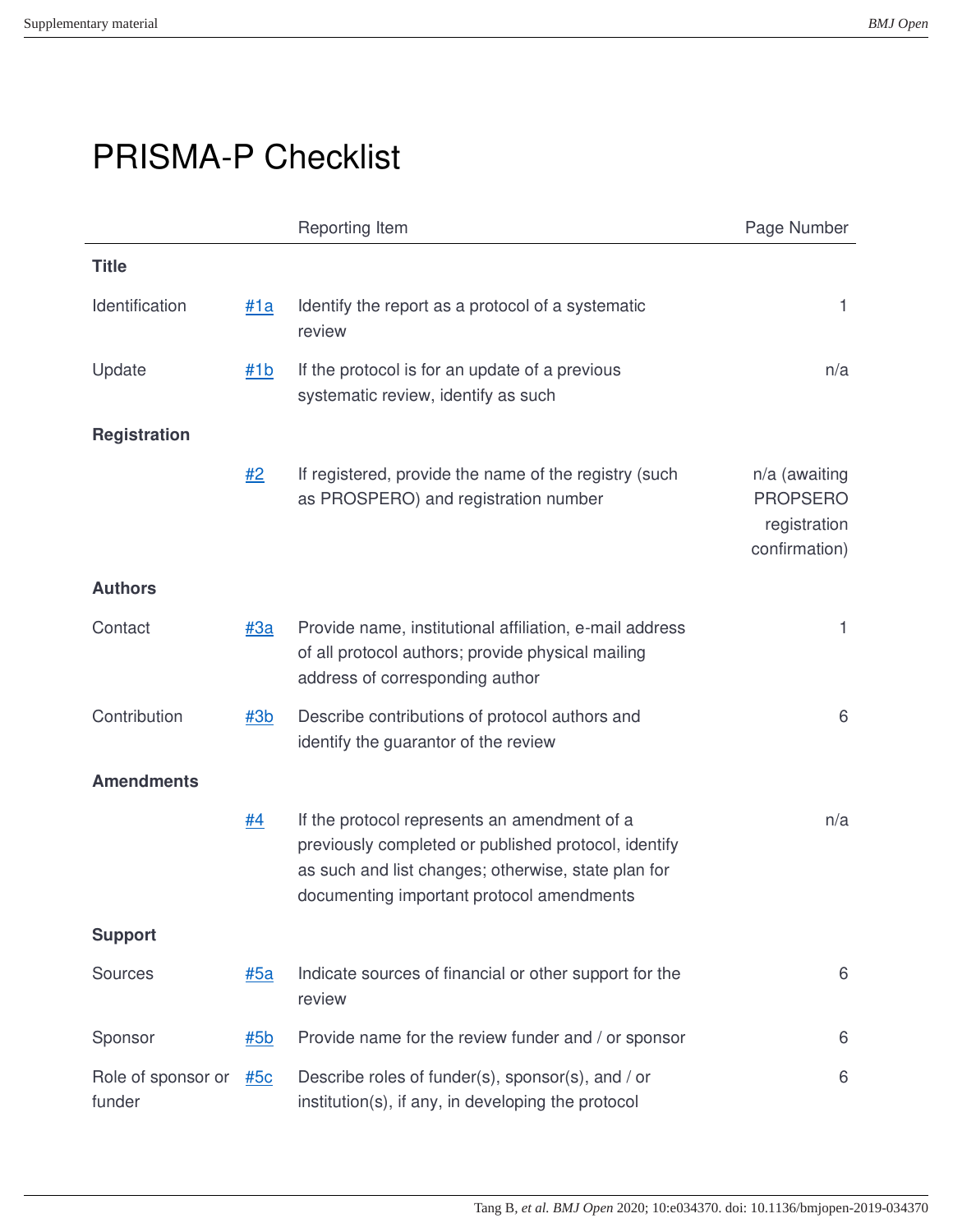| <b>Introduction</b>                           |             |                                                                                                                                                                                                                                           |         |
|-----------------------------------------------|-------------|-------------------------------------------------------------------------------------------------------------------------------------------------------------------------------------------------------------------------------------------|---------|
| Rationale                                     | #6          | Describe the rationale for the review in the context<br>of what is already known                                                                                                                                                          | $3 - 4$ |
| Objectives                                    | <u>#7</u>   | Provide an explicit statement of the question(s) the<br>review will address with reference to participants,<br>interventions, comparators, and outcomes (PICO)                                                                            | $3 - 4$ |
| <b>Methods</b>                                |             |                                                                                                                                                                                                                                           |         |
| Eligibility criteria                          | #8          | Specify the study characteristics (such as PICO,<br>study design, setting, time frame) and report<br>characteristics (such as years considered,<br>language, publication status) to be used as criteria<br>for eligibility for the review | 4       |
| Information<br>sources                        | <u>#9</u>   | Describe all intended information sources (such as<br>electronic databases, contact with study authors,<br>trial registers or other grey literature sources) with<br>planned dates of coverage                                            | 5       |
| Search strategy                               | #10         | Present draft of search strategy to be used for at<br>least one electronic database, including planned<br>limits, such that it could be repeated                                                                                          | 9       |
| Study records -<br>data management            | #11a        | Describe the mechanism(s) that will be used to<br>manage records and data throughout the review                                                                                                                                           | 5       |
| Study records -<br>selection process          | #11b        | State the process that will be used for selecting<br>studies (such as two independent reviewers)<br>through each phase of the review (that is,<br>screening, eligibility and inclusion in meta-analysis)                                  | $5-6$   |
| Study records -<br>data collection<br>process | <u>#11c</u> | Describe planned method of extracting data from<br>reports (such as piloting forms, done independently,<br>in duplicate), any processes for obtaining and<br>confirming data from investigators                                           | 5       |
| Data items                                    | #12         | List and define all variables for which data will be<br>sought (such as PICO items, funding sources), any<br>pre-planned data assumptions and simplifications                                                                             | 5       |
| Outcomes and                                  | #13         | List and define all outcomes for which data will be                                                                                                                                                                                       | 5       |